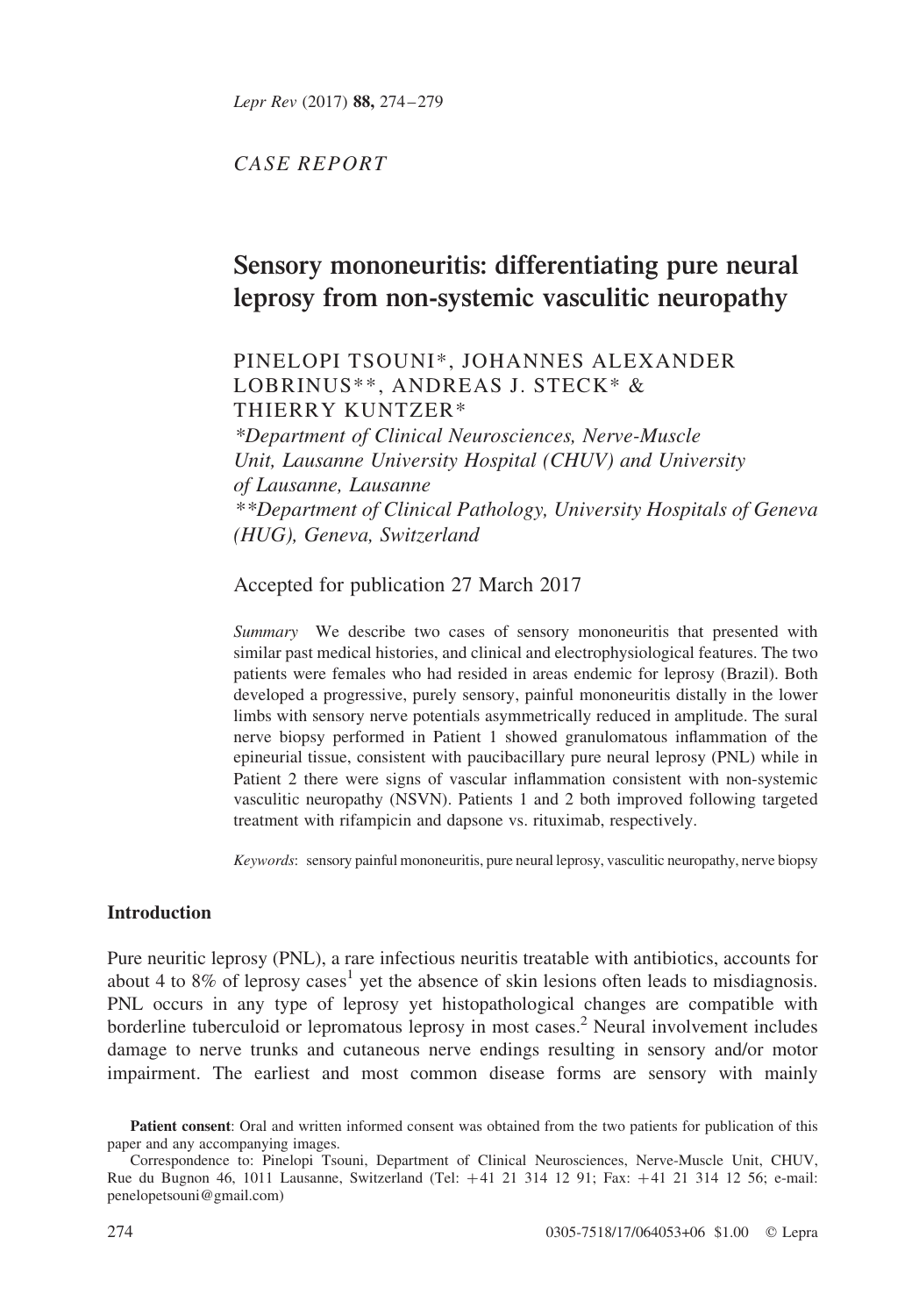mononeuropathy  $(60\%)$  followed by multiple mononeuropathy and polyneuropathy.<sup>[3](#page-4-0)</sup> The commonest peripheral nerve trunk to be affected is the ulnar nerve (93·8%) followed by the lateral popliteal (62·5%) and radial cutaneous nerve (41·7%) and temperature and pain sensation are the first to be affected $4,5$ 

In a large case series of patients with histologically proven vasculitic neuropathy $<sup>6</sup>$  $<sup>6</sup>$  $<sup>6</sup>$  almost</sup> half of the patients had non-systemic disease with restricted nerve and muscle involvement. This disorder, also rare, is treatable with immunosuppressive medication.<sup>[7](#page-4-0)</sup> The neuropathy is reported as non-systemic vasculitic neuropathy or NSVN.<sup>8</sup> Clinical features are typically subacute yet some patients are symptomatic for many years prior to diagnosis. Symptoms include sensory or sensory-motor involvement, asymmetric pattern, and lower-limb predominance. Non-demyelinating electrodiagnostic features are a characteristic.<sup>[9](#page-5-0)</sup>

Here, we report two cases of pure sensory mononeuritis, one as initial presentation of PNL and the other as the only manifestation of NSVN. Our aim is to show the diagnostic difficulty in two cases with similar past medical histories, clinical and electrophysiological features, and to underscore the usefulness of sural nerve biopsy as a confirmatory diagnostic tool.

## Case Reports

### PATIENT CHARACTERISTICS

The two female patients had no significant prior medical history and were not taking any medication. Family histories were negative for neurological disease. Both of them developed a progressive, asymmetric, purely sensory and painful mononeuritis distally in the lower limbs. Before symptom onset they had both resided in areas endemic for leprosy (Brazil) for 11 and 22 years respectively.

Patient 1, a 33 year-old hairdresser, initially complained of progressive painful tingling in the toes of the right foot, increased leg fatigability and bilateral heel pain. Four to 6 weeks later she reported progressive painful ankle edema, more pronounced on the right side. On neurological examination, no intrinsic foot muscle wasting or weakness was found however bilaterally reduced Achilles tendon reflexes and asymmetric sensory deficits were observed distally in the lower limbs including, on the right side, heel anesthesia, touch and pressure hyposensibility at the plantar and lateral foot parts and loss of vibratory sensation on the big toe; moreover, a pronounced painful ankle edema with nodular induration was palpated. On the left, dysesthesias on the dorsal foot surface were reported and slight lateral left ankle edema was observed. No areas of skin depigmentation or other skin changes were observed. The cervical plexus was not palpable.

Patient 2, a 51 year-old physician, initially reported a progressive burning and pricking pain and dysesthesias on the lateral part of both feet. Over the following weeks, symptoms spread across the whole feet, especially on the left side. They were worse in the evening disturbing sleep and were aggravated by mechanical constraints. On examination amyotrophy without weakness of extensor digitorum brevis muscles more pronounced on the left, reduced Achilles tendon reflexes and asymmetric sensory deficits with dysesthesias distally in both lower limbs were found. Moreover, reduced tactile sensation on the lateral part of both feet and on the dorsum of the left foot was seen; vibratory sensation and sense of toe positions were normal. No skin or sweat changes were observed; a slight bilateral cervical plexus hypertrophy was palpated.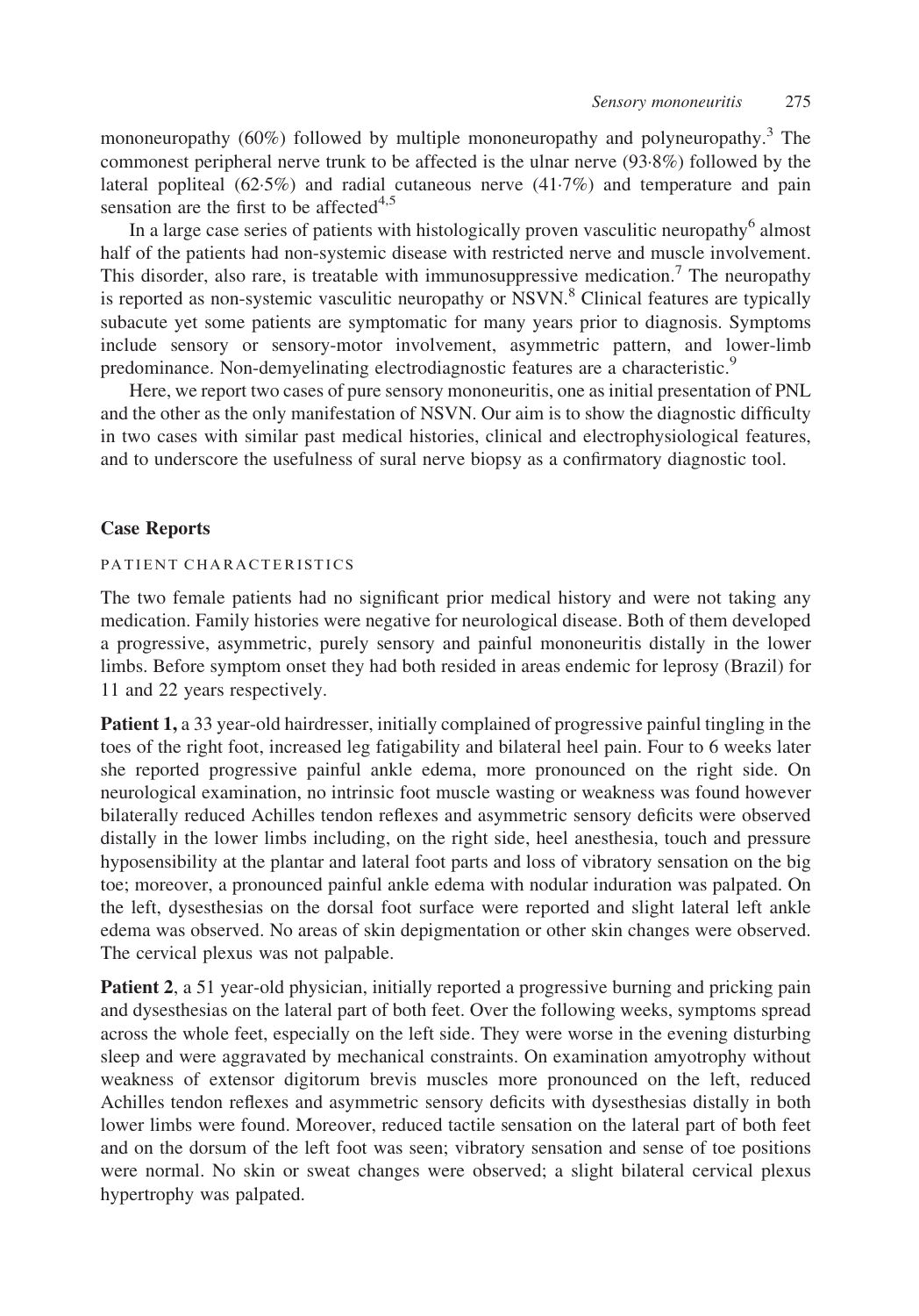#### 276 P. Tsouni et al.

#### NERVE CONDUCTION STUDIES (NCS)/ELECTROMYOGRAPHY (EMG)

NCS were performed at 11 and 14 months after symptom onset for both patients. Data (Table 1) demonstrate asymmetrical reduction in sensory nerve action potential (SNAP) and compound muscle action potential (CMAP) amplitude in both cases, with a decrease greater than 50% between the two sides, compatible with an axonal-type predominantly sensory, multifocal mononeuropathy.

#### LABORATORY TESTING

The extensive blood workup including hematological, renal, hepatic, endocrinological and metabolic functions, immunologic (ANA, ANCA, RF, ESR) and serologic (HCV, HIV, syphilis, and Lyme disease) screening, serum protein electrophoresis and immune electrophoresis were unremarkable. Thoraco-abdominal CT scan was normal in both patients. In patient 1, ultrasound examination revealed posterior tibial and sural nerve thickening on both sides. Bacterial PCR performed on ankle skin and sural nerve biopsy specimens was negative. Nasal mucosa sample analysis for mycobacterium leprae was also negative. Accessory salivary gland biopsy in patient 2 did not reveal inflammatory changes. Genetic analysis performed in the same patient showed no deletion in the PMP22 gene.

Sural nerve biopsy in patient 1 showed fibro-inflammatory thickening of the epineurium with multiple small granulomas, without necrosis or mycobacteria in the Ziehl special stain [\(Figure 1A\)](#page-3-0) compatible with a diagnosis of PNL. In patient 2 fibrous thickening of the epineurium and vascular/perivascular lymphocytic inflammation were seen around small vessels ([Figure 1B](#page-3-0)), suggestive of NSVN.

#### TREATMENT AND OUTCOME

Both patients improved following targeted treatment at 11 and 16 months respectively after symptom onset. Patient 1 was treated with a 6-month rifampicin (600 mg) and dapsone (100 mg) monthly and daily regimen, respectively. Daily prednisone doses of 20 mg were also given at the start for 20 days in anticipation of a reversal reaction. Add-on treatments included pregabaline and cold compress application. At the 3 months follow-up she reported reduction of painful dysesthesia. Furthermore, less pronounced ankle edema and nodular

| Nerve conduction studies                               | normal        | Patient 1 | Patient 2 |
|--------------------------------------------------------|---------------|-----------|-----------|
| Peroneal CMAP (right motor at the ankle) recording EDB | > 2.5 mV      | $10-7$    | 1.3       |
| Tibial CMAP (right motor at the ankle) recording AH    | > 2.5 mV      | 0.3       | $10-7$    |
| Superficial peroneal SNAP (antidromic)                 |               |           |           |
| Above lateral malleolus to ankle, Right                | $> 7 \mu V$   | 13.9      | 7.1       |
| Left                                                   |               | $\Omega$  | 5.9       |
| Sural SNAP (orthodromic)                               |               |           |           |
| Below lateral malleolus to lateral calf, Right         | $>$ 5 $\mu$ V |           |           |
| Left                                                   |               |           |           |

EDB, extensor digitorum brevis; AH, abductor hallucis.

The asymmetrical reduction in sensory nerve action potential (SNAP) and compound muscle action potential (CMAP) amplitudes found in Patients 1 and 2 are shown. Nerve conduction velocities were within normal range.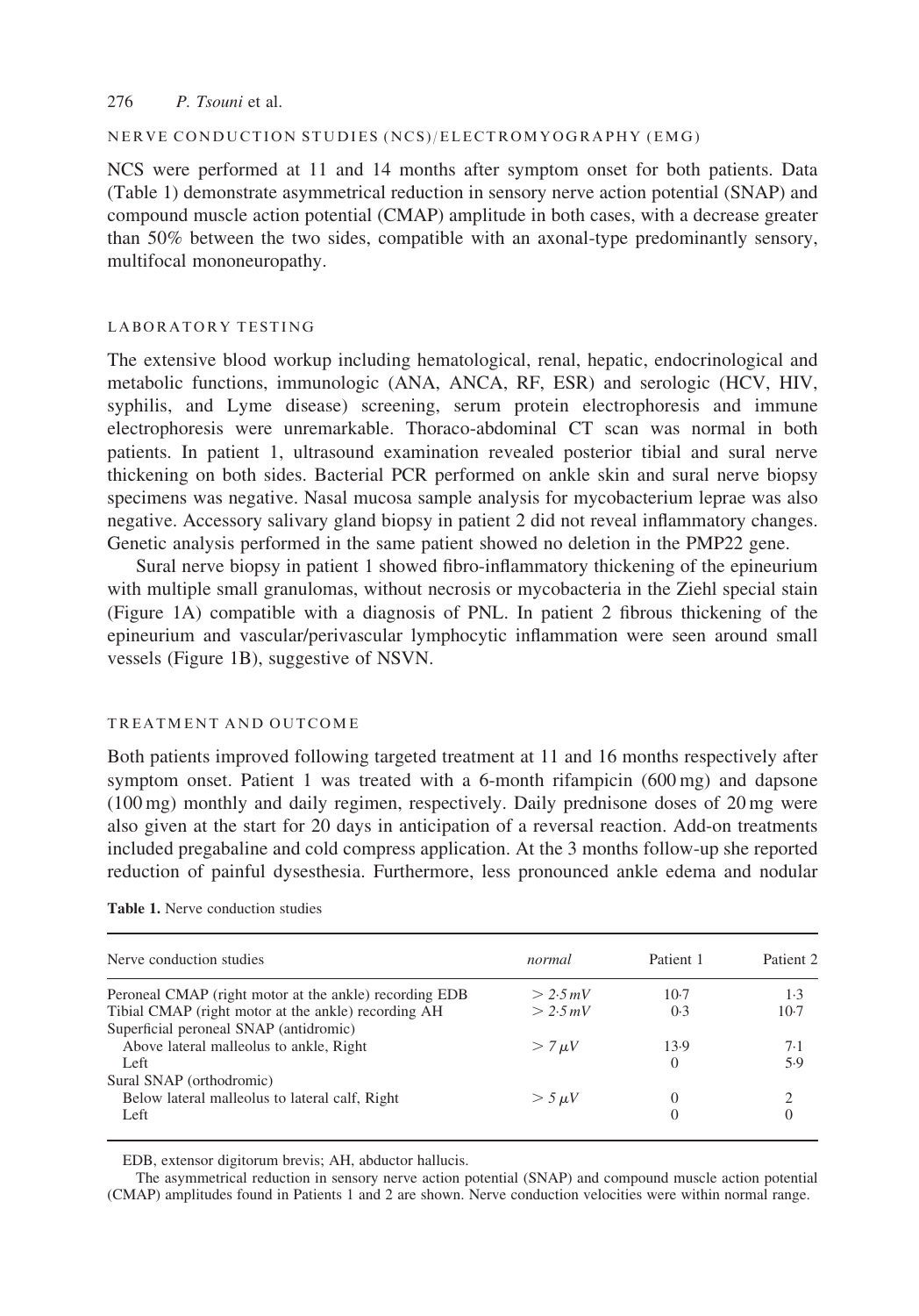<span id="page-3-0"></span>

Figure 1. Nerve biopsies. Histology of Patient 1 is characterised by granulomatous inflammation in the epineurial tissue (1A: H&E staining, original magnification 100x), highlighted by immunostaining demonstrating macrophages (1B: CD68 immunostaining, original magnification 200x). Histology of Patient 2 is characterised by vascular/perivascular lymphocytic inflammation of small vessels in the epineurial tissue (2A: H&E staining, original magnification 100x), highlighted by immunostaining demonstrating T-lymphocytes (2B: CD3 immunostaining, original magnification 200x).

induration were found on the right side. A repeated NCS and examination remained unchanged. At the 24 month follow-up, less pain was reported yet the patient was unable to wear high-heeled shoes. Patient 2 received two infusions of 1 g of rituximab at 2 week intervals following the recently proposed vasculitis treatment recommendations.<sup>[9](#page-5-0)</sup> Pregabaline was used with moderate pain reduction. At the  $2\frac{1}{2}$  months follow-up after the second rituximab infusion, the patient reported symptom amelioration. Repeat NCS showed normal left sural SNAP and superficial peroneal bilaterally and; right sural SNAP remained absent. Given clinical stability and a slowly favorable outcome, no oral immunosuppressant agents were given. At the 24 months follow-up, progressive painful dysesthesia reduction was reported.

## **Discussion**

This study was aimed at reporting rare causes of sensory mononeuritis. The interest of our two cases is their surprisingly homogeneous clinical and electrophysiological manifestations, including nerve hypertrophy. When a patient presents with one or more nodular-thickened nerves and patchy impairment of sensation, Hansen's disease should be suspected even if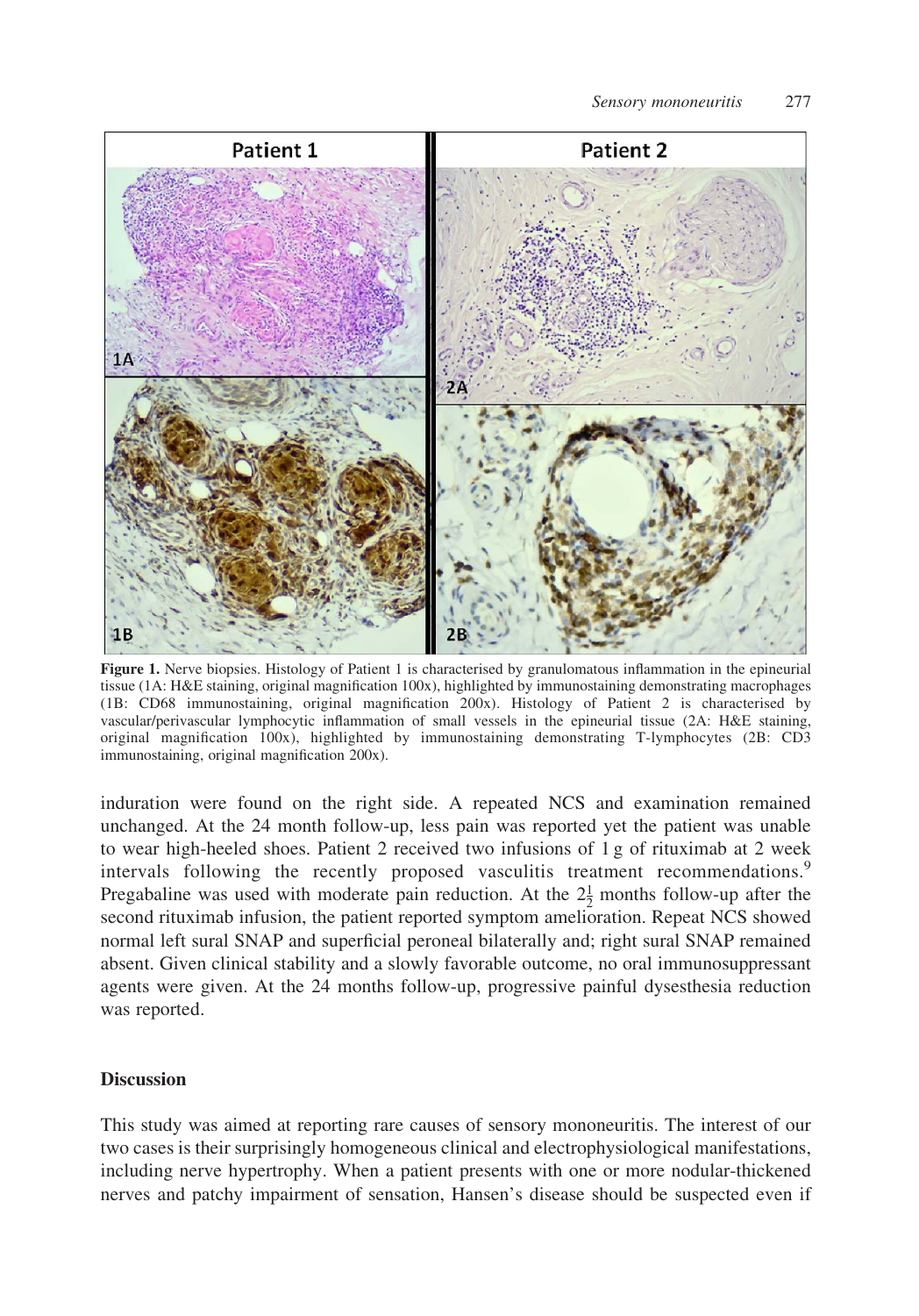<span id="page-4-0"></span>there are no skin lesions.<sup>[10](#page-5-0)</sup> These patients are easily misdiagnosed due to lack of skin involvement, the mean delay between symptom onset and leprosy diagnosis being approximately 2 years.<sup>5</sup> Notably, late appearance of edema and nodular induration in the vicinity of affected nerves as well as distinct pathological features with granulomas in nerve biopsy, were the cardinal features distinguishing our PNL and NSVN cases.

If epitheloid granulomas are seen in the peripheral nerve, leprosy should be considered in the differential diagnosis. Nerve biopsy is more informative and specific than skin biopsy in the diagnosis of leprosy.<sup>[11](#page-5-0)</sup> Sensory and/or motor axonal neuropathy is the most common pattern seen in PNL prior to treatment.<sup>5</sup> It is of paramount importance that differential diagnosis of PNL and NSVN be considered when faced with sensory mononeuropathy cases in outpatient neurology or rheumatology settings especially in areas where leprosy is less common. Both our patients improved following disease-targeted therapy according to current treatment guidelines. Our study illustrates the diagnostic challenge of sensory mononeuritis when the signs and symptoms are purely neurological. Diagnosis should not be delayed or missed as this has significant therapeutic and prognostic consequences.

## **Abbreviations**

PNL, pure neural leprosy NSVN, non-systemic vasculitic neuropathy NCS, nerve conduction studies EMG, electromyography SNAP, sensory nerve action potential CMAP, compound muscle action potential ANA, anti-nuclear antibody ANCA, anti-neutrophil cytoplasmic antibody RF, rheumatoid factor ESR, erythrocyte sedimentation rate HCV, hepatitis C virus HIV, human immunodeficiency virus CT, computed tomography PCR, polymerase chain reaction

## **References**

- 
- 
- 
- <sup>1</sup> Kumar B. Pure or Primary neuritic Leprosy (PNL). *Lepr Rev*, 2016; **87**: 450–455.<br>
<sup>2</sup> de Freitas MR, Said G. Leprous neuropathy. *Handb Clin Neurol*, 2013; **115**: 499–514.<br>
<sup>3</sup> Nascimento OJM. Leprosy neuropathy: cli
- <sup>5</sup> Narang T, Vinay K, Kumar S, Dogra S. A critical appraisal on pure neuritic leprosy from India after achieving WHO global target of leprosy elimination. Lepr Rev, 2016; 87: 456–463.<br>
<sup>6</sup> Dyck PJ, Benstead TJ, Conn DL et al. Nonsystemic vasculitic neuropathy. Brain, 1987; 4(Pt 4): 843–853.<br>
<sup>7</sup> Blaes F. Diagnosis and therapeutic opt
- 
- 
- 2015; 7: 45–55. 8 Collins MP, Periquet MI, Mendell JR *et al.* Nonsystemic vasculitic neuropathy: insights from a clinical cohort. Neurology, 2003; 61: 623-630.